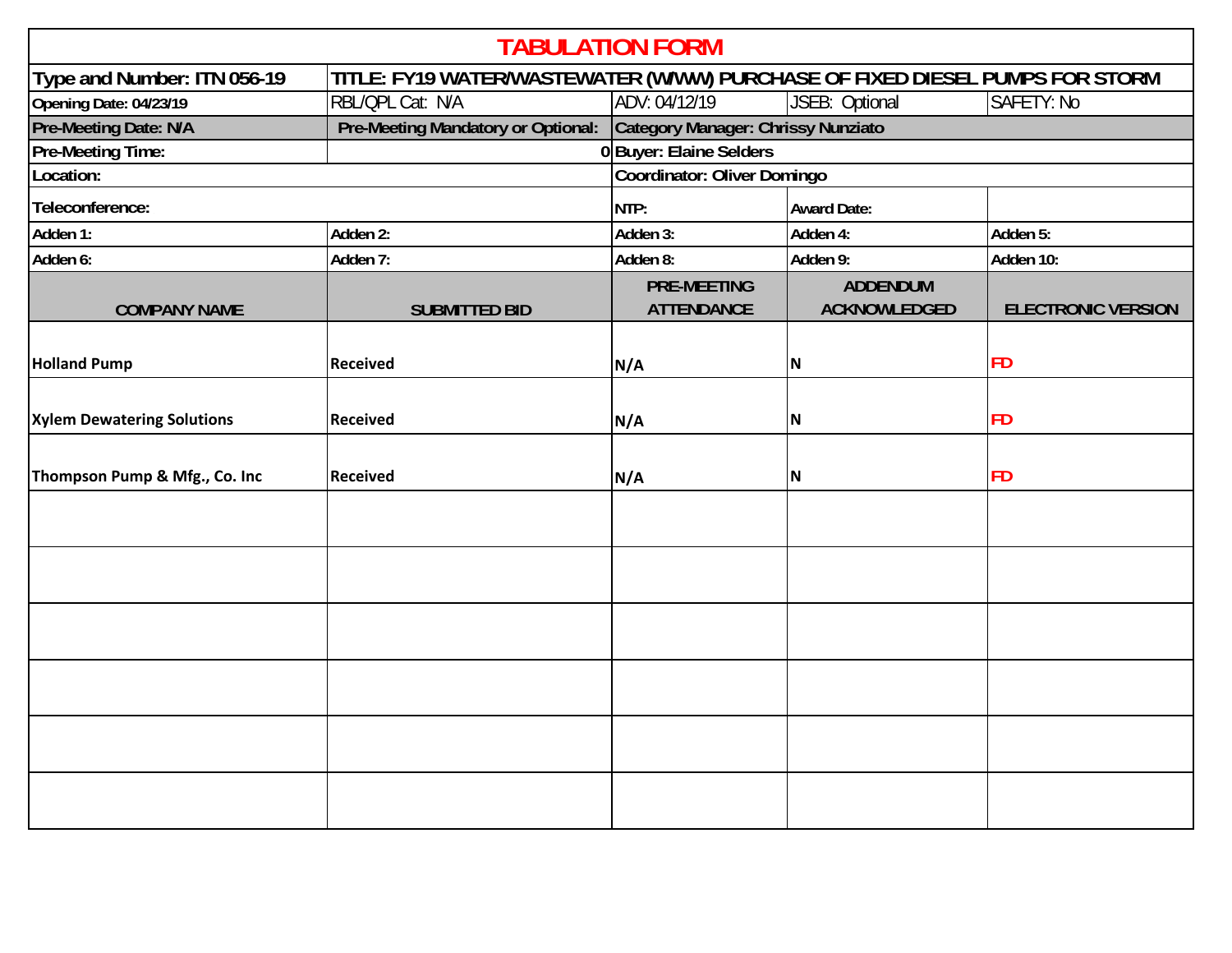| <b>TABULATION FORM</b>                                                                                      |                                    |                                    |                     |                           |  |  |  |
|-------------------------------------------------------------------------------------------------------------|------------------------------------|------------------------------------|---------------------|---------------------------|--|--|--|
| TITLE: ROOFING INSTALLATION AND REPAIR SERVICES FOR JEA COMMONWEALTH SERVICE<br>Type and Number: IFB 059-19 |                                    |                                    |                     |                           |  |  |  |
| Opening Date: 04/23/19                                                                                      | RBL/QPL Cat: N/A                   | ADV: 03/12/19                      | JSEB: Optional      | <b>SAFETY: Yes</b>        |  |  |  |
| Pre-Meeting Date: 03/21/19                                                                                  | Pre-Meeting Mandatory or Optional: | Category Manager: Chrissy Nunziato |                     |                           |  |  |  |
| Pre-Meeting Time: 1:30PM                                                                                    | Mandatory                          | <b>Buyer: Elaine Selders</b>       |                     |                           |  |  |  |
| Location: JEA COMMONWEALTH SERVICE CENTER (CWSC), MAIN                                                      |                                    | Coordinator: Lawrence Costea       |                     |                           |  |  |  |
| Teleconference: N/A                                                                                         |                                    | NTP:                               | <b>Award Date:</b>  |                           |  |  |  |
| Adden 1: 03/20/19                                                                                           | Adden 2: 04/03/19                  | Adden 3: 04/12/19                  | Adden 4:            | Adden 5:                  |  |  |  |
| Adden 6:                                                                                                    | Adden 7:                           | Adden 8:                           | Adden 9:            | Adden 10:                 |  |  |  |
|                                                                                                             |                                    | <b>PRE-MEETING</b>                 | <b>ADDENDUM</b>     |                           |  |  |  |
| <b>COMPANY NAME</b>                                                                                         | <b>SUBMITTED BID</b>               | <b>ATTENDANCE</b>                  | <b>ACKNOWLEDGED</b> | <b>ELECTRONIC VERSION</b> |  |  |  |
| Childers Roofing & Sheetmetal, Inc.                                                                         | \$1,830,950.00                     | Y                                  | 3                   | CD                        |  |  |  |
| <b>Advanced Roofing, Inc.</b>                                                                               | \$1,898,400.00                     | Y                                  | 3                   | <b>FD</b>                 |  |  |  |
| <b>BBG Contracting Group, Inc.</b>                                                                          | \$1,978,253.00                     | Y                                  | 3                   | CD                        |  |  |  |
| Register Roofing & Sheet Metal, Inc.                                                                        | \$2,292,000.00                     | Y                                  | 3                   | <b>None</b>               |  |  |  |
| Jenkins Roofing, Inc.                                                                                       | \$2,458,592.00                     | Y                                  | 3                   | <b>None</b>               |  |  |  |
|                                                                                                             |                                    |                                    |                     |                           |  |  |  |
|                                                                                                             |                                    |                                    |                     |                           |  |  |  |
|                                                                                                             |                                    |                                    |                     |                           |  |  |  |
|                                                                                                             |                                    |                                    |                     |                           |  |  |  |